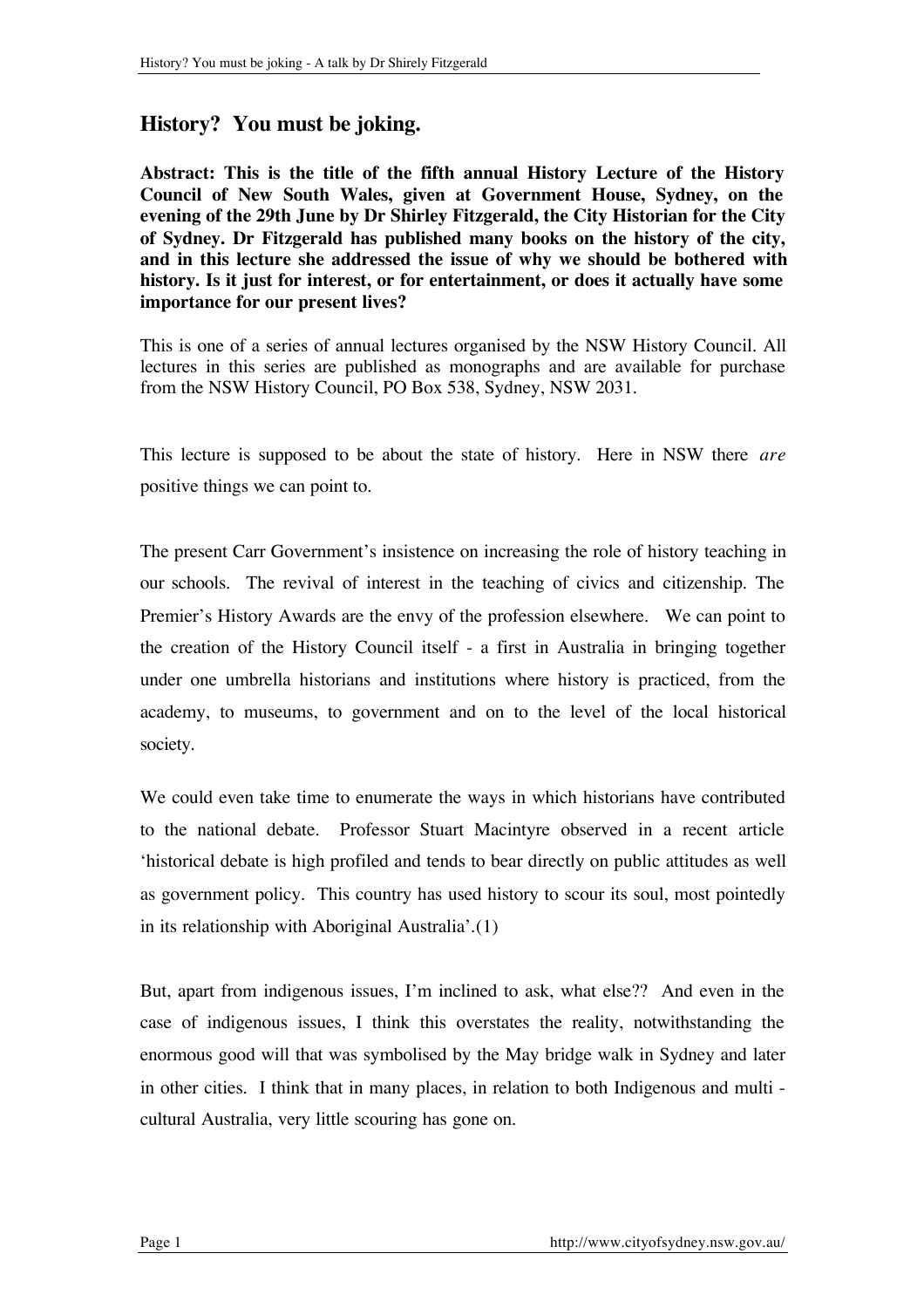We will all recall Senator Herron's now infamous speech when he denied the stolen generations, relying on a 10% statistical measure of grief and loss that insulted every Australian in its articulation.(2) But what got to me about Herron's words was not so much the insensitivity of the denial – after all the current national government has been in denial all along – but the next bit where he went on to say that much of what really happened could not be known because it was 'lost in the mists of time.' I thought, as I'm sure many of you thought when you heard it, 'I don't believe he just said that. And I was pleased that the ABC's 7.30 Report responded quickly by interviewing Peter Read, an historian who had worked on the 'Bringing them Home' document. Peter quietly and methodically punched a few holes in the veil of the mists of time with the historical detail. The official voice had not disappeared into the mist, and clearly its intent had not always been benign.

But while my reaction had been to be angry with the Minister, the response of an Aboriginal colleague was quite different. She just took the Minister's superficiality for granted, but honed in on the issue of the audience for Read. What's the point, she said, if it was only on the ABC?

Well, who *do* we reach? What *is* the point of history? What *do* we think we are doing? More importantly what do we think we are doing *now*?

Now. It is never easy to define….

According to the rhetoric of now, everything is new. New millennium. New technology. New market. New economy. The new idea is valued, old wisdom is recast as irrelevant.

If you listen to the radio or read the papers, the word 'history' is used early and often, but mostly I think, in relation to past things and past ways that are now irrelevant. Or the word 'history' is applied positively and regretfully to cosy remembrances of a rosy kind of pseudo-past. And there is wide interest in history as entertainment. Often though, it is just a pejorative label for the irrelevant. I remember the first time I heard it used in this way, about 25years ago. I was in the courthouse in Armidale, making a booking with the clerk to use some of the old death registers held there. 'How about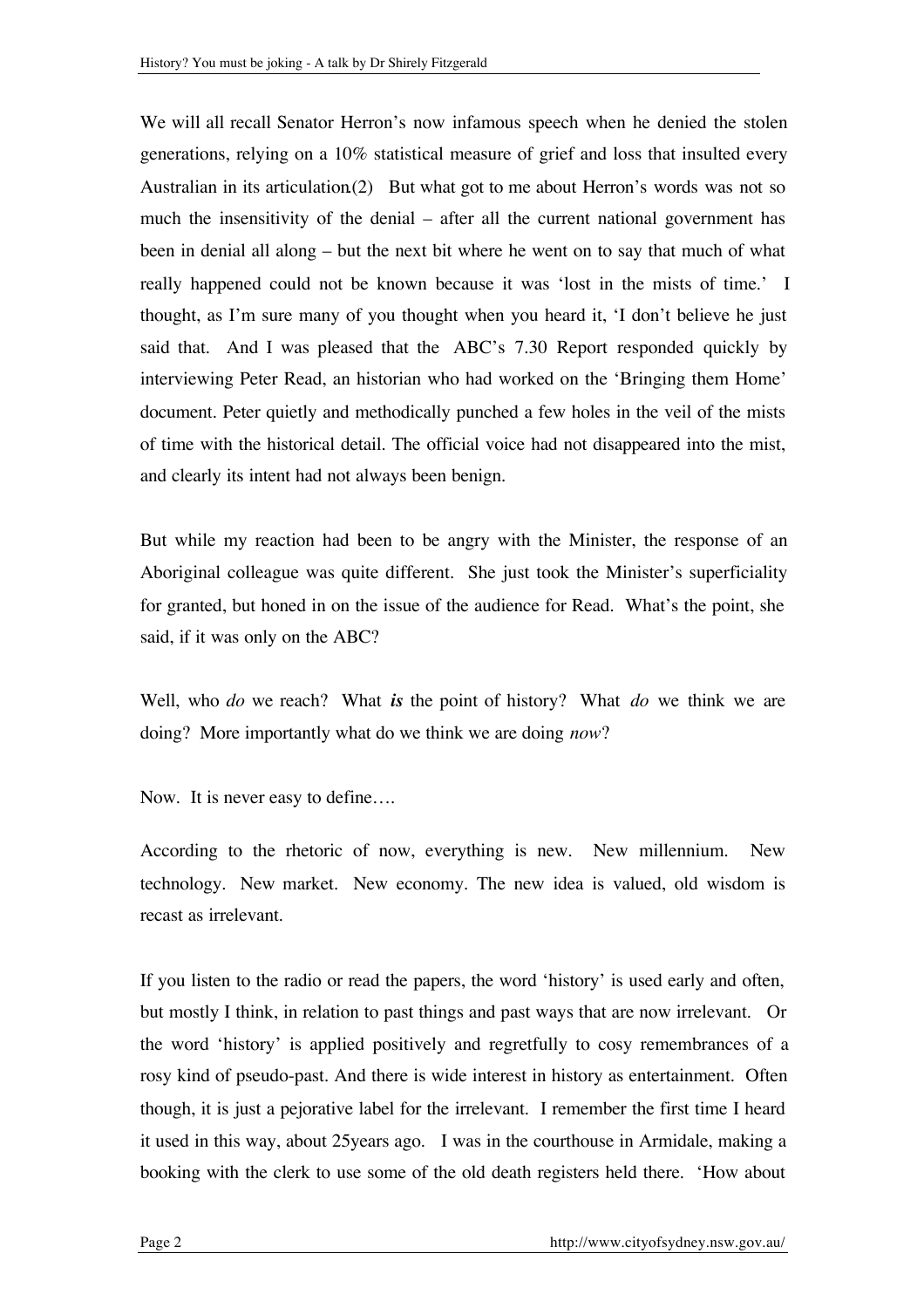next Thursday?' I asked. He looked at the diary and replied 'nope. Next Thursday there's a Circuit Court sitting. The rooms will be full.'

'Next Thursday', he said cheerfully, 'is history'. And I remember being astonished at this usage. Today it is common, and currently the Macquarie dictionary gives as one of the meanings for history as 'to be history' – 'to be broken beyond repair.'

In this world of the 'now', innovation is valued over depth of knowledge. It is more or less *de rigeur* for senior management to strip out old employees, end old practices and destroy corporate knowledge, often with no more assessment of the relative value of the old and the new than would be given to choosing a pair of shoes. Everything is downsized, restructured and out-sourced, and just when you think things are beginning to settle down, then they do it all over again. This applies to state bureaucracies as much as it does to the corporate sector. There are harrowing stories doing the rounds, of CEOs who employ a historian to write the corporate history of a firm or an organisation, for the sole reason that it will tell them who to jettison, who to get rid of because they are of the old guard. If coincidentally these people also know a thing or two about how the place works, that is discounted as irrelevant or even dangerous. Corporate hype, buttressed by slick PR spin -doctoring is often used as a cover for gross corporate ignorance.

Often the primary role of managers is little more than to reach a specified reduction in internal costs or in staffing levels. And needless to say, historical input is never seen as 'core business'. History? You must be joking.

'What did you do today?' 'Well, I thought'.

It's a hard one to carry off. 'Thinking' is not amenable to the kinds of measurements that inform the latest performance targets, and in-depth knowledge is treated with suspicion, threatens the new brooms or is cast as 'boring'. It is good that in NSW at least, the numbers of school students who are studying history is on the rise. But how does this square with the decimation of history departments where all that slowly developed research is done, in the universities.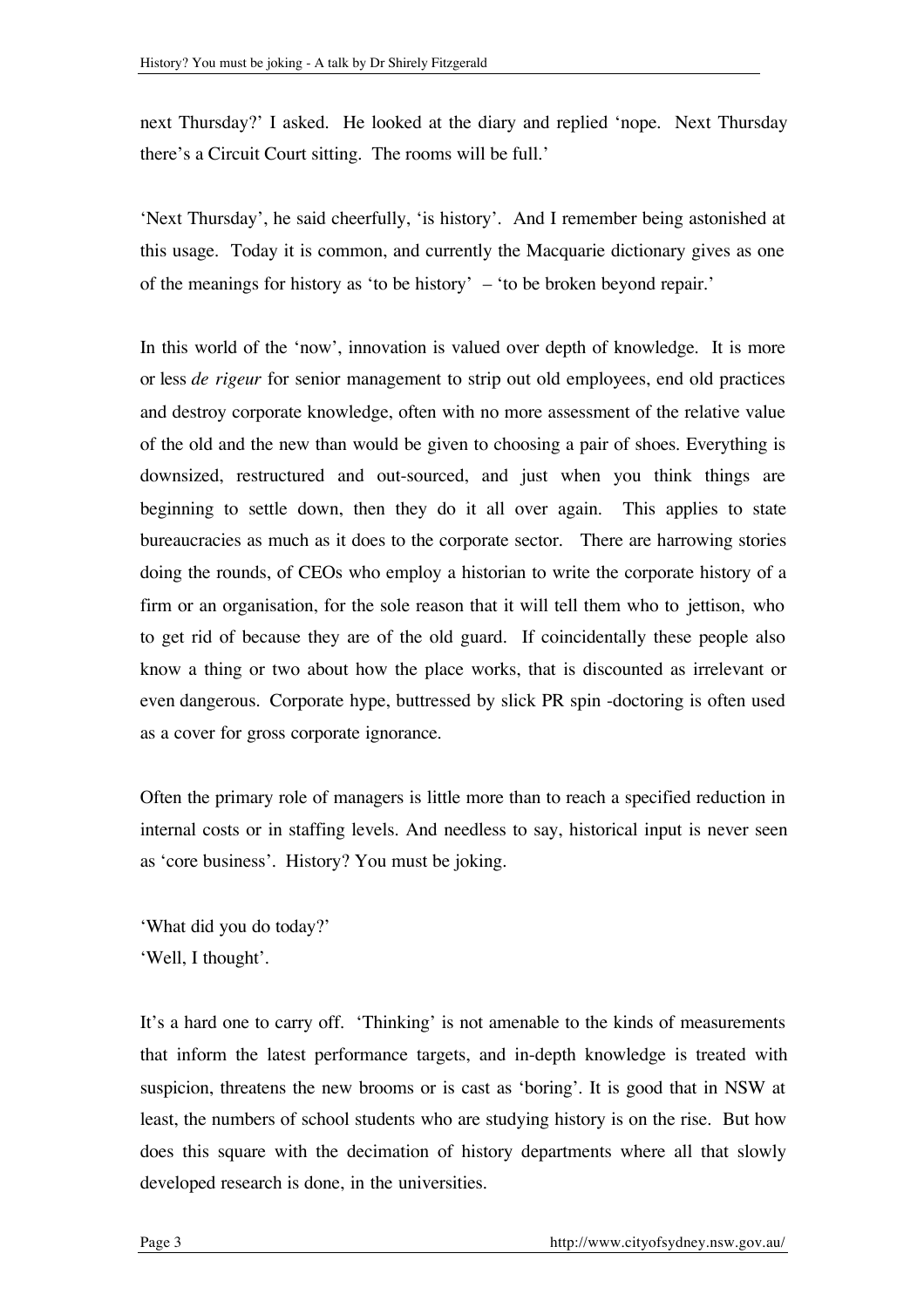At a certain famous Sandstone University the proportion of administrative staff to academics grew from 24% in 1980 to 95% in 1994. (ie from 1 administration position to every 4 academics to almost 1 for 1). Now it would be a foolish person who would argue that universities didn't need some shaking up, or that academics shouldn't be accountable, but there must come a point where over-management can endanger the fundamental core reason for being. This amazing growth in management personelle has been partially achieved through the decimation of teaching positions in the 'unnew' disciplines like history. Historians are constantly being encouraged to argue that they actually something else, teach something else, to use more trendy terminology.

Those figures that I've just quoted come from the book 'Why Universities Matter' edited by Tony Coady.(3) This book canvasses the issues of the trivialisation of academic work and the ways in which management-led notion that education is just another commodity to buy and sell results in a collapse of democracy. I commend the book to you, including the afterword by Morag Fraser, where she discusses why the book was published by Allen & Unwin, and not by the MUP, which has apparently redefined its role to fit the requirements of the 'new university' not to be too critical.

Political leaders often have their own views on the role of history, and like to discuss its importance in 'significant' speeches, but how does *this* square with the failure to employ historians in the public service? There *are* some historians employed in cultural institutions funded by the government, through the Ministry for the Arts in NSW, or at the National War Memorial to use a Federal example. And of course many history graduates work in a variety of jobs with in the public service, but the number of historians who are employed *as historians* within bureaucracies are few and far between. Historians? You'd have to be joking.

I'm one of them, and I want to acknowledge the support of the City of Sydney in seeing the point of employing such a person. North Sydney also employs an historian, Margaret Park. At last count here were 174 local government authorities in NSW. That's two down, 172 to go. In general it has been the local government sector that has employed historians, usually to write commissioned local histories, more rarely to be an integral part of the organisation. Those of us who work as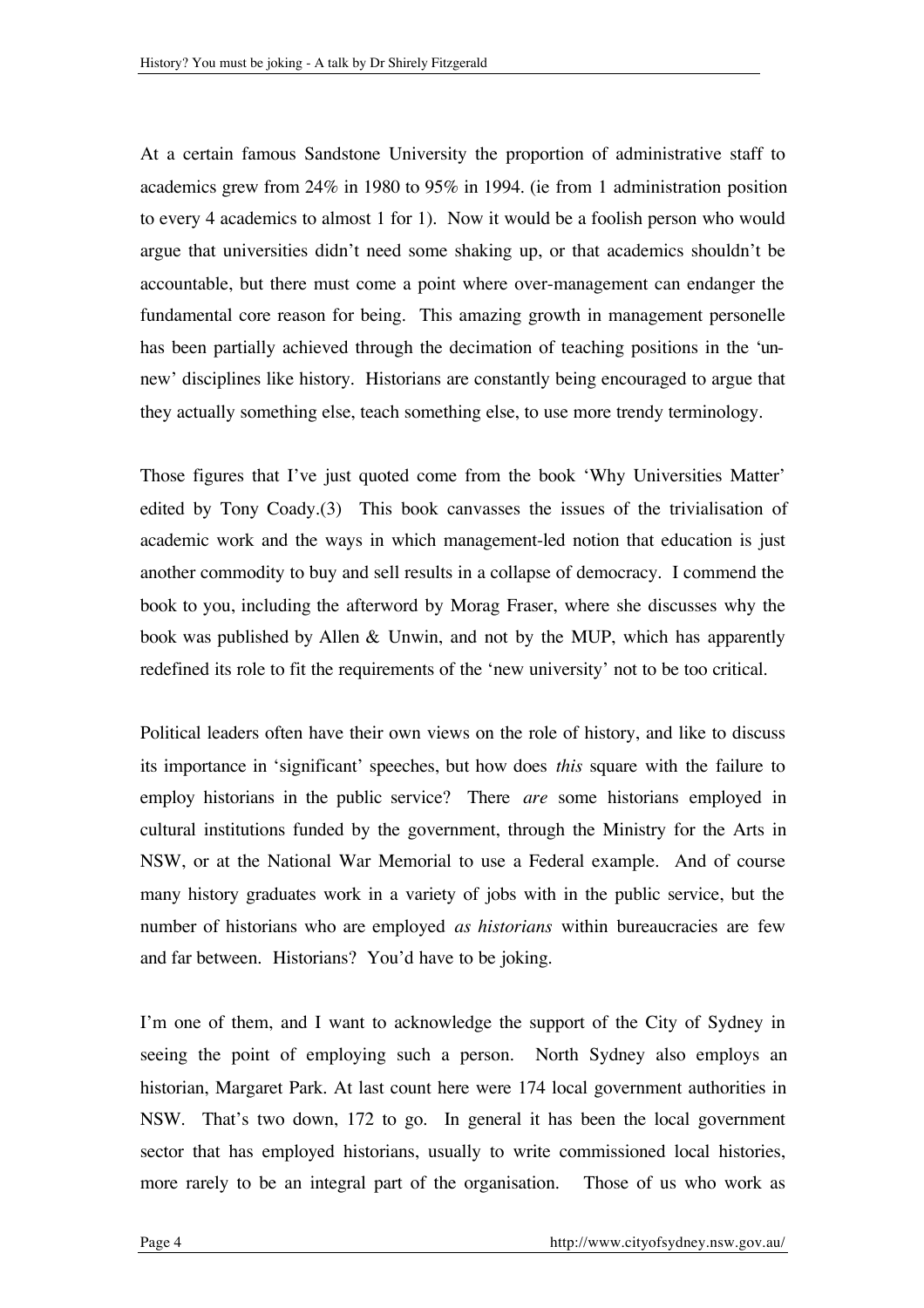professional historians dream of the day when the value of historical inputs is recognised to the point where every government department employs one –or two or ten.

In their absence, I often seem to be a port of call for other organisations. The other day I received a phone call from someone in a government department that shall remain nameless. The caller was writing some 'fact sheets', she said, for distribution to the foreign media who will be descending on Sydney for the Olympics. She was currently doing a history one. On past industries. She wanted to write something about sheep. Some facts.

'I know that you write about Sydney' she said, but was it possible that I knew anything about sheep?

'Try me,' I said.

'There was this man', she said, 'who was involved in the early wool industry'. John someone, she thought.

'Macarthur?' I suggested.

' Yes', she said. That sounded about right. 'How do you spell that?'

The conversation wandered across a few more 'facts' about Macarthur, and then she asked, with an air of incredulity:

'Why do you think he wanted to grow wool?'

Said as if she couldn't quite see why he didn't just cut to the chase and invent lycra, there and then.

I started to launch into a brief exposition on the role of the Yorkshire mills in the development of the early export trade of NSW, but I sensed that I was loosing her. In any case, this was veering into dangerous territory of 'opinion', not easily captured in shorthand for a 'fact sheet'.

' Where do you usually go for information', I asked her.

' Oh, the net', she said, as if there were no other source.

And so today, we invent a past world that is as informative as the last web page.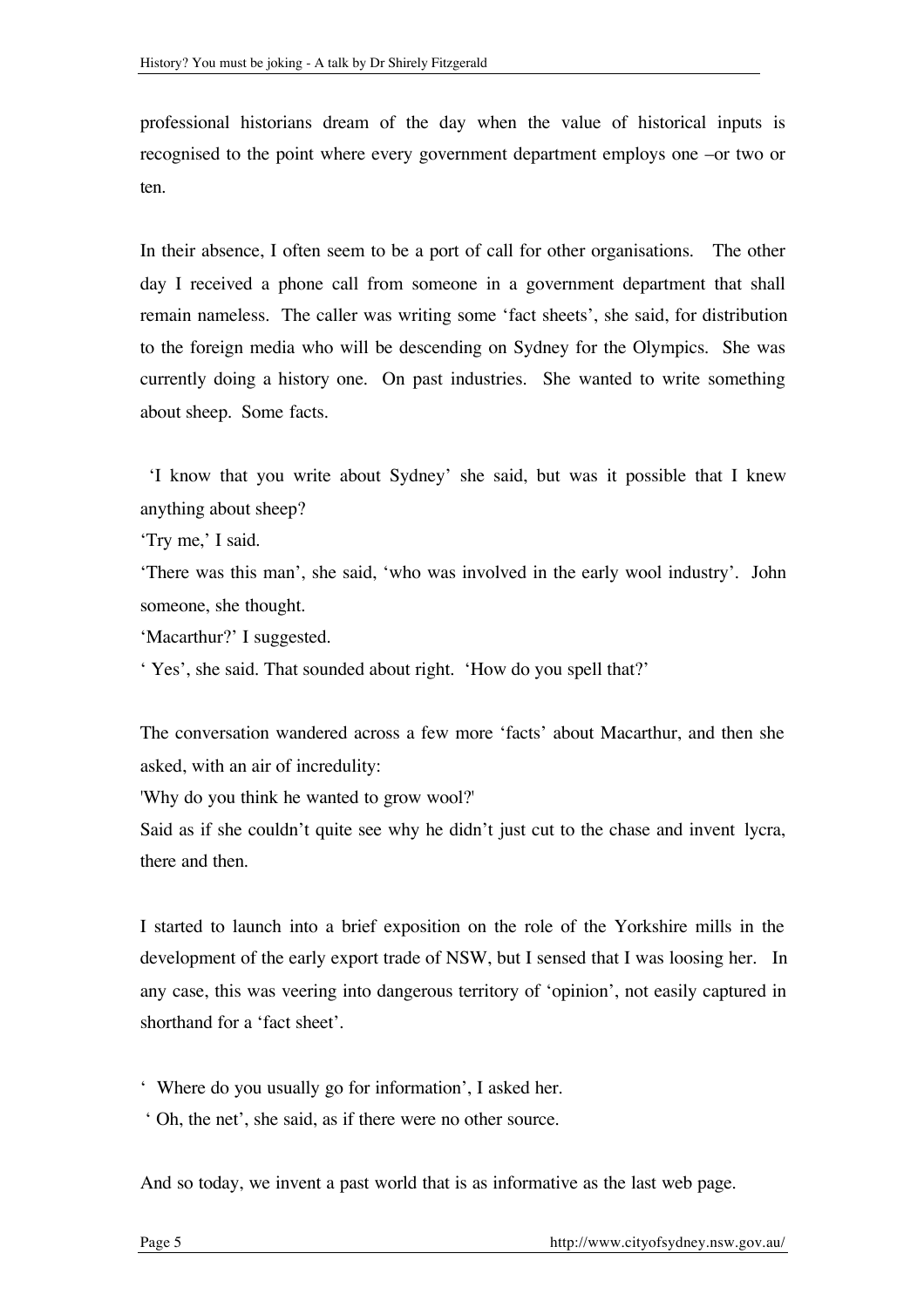This exchange reminded me of a tale told by The Lord Mayor's speechwriter. She had been in a hurry to find out who had said 'youth is wasted on the young' and thought she would try the net. It turned up on about a dozen sites, and every-one of them led to the *Smashing Pumpkins***.** This group, as I'm sure you will all know, has a song titled 'Through the Eyes of Ruby' that contains the line 'youth is wasted on the young'. This speechwriter is a bit savvy, and she reckoned that this wasn't quite right, so she went to the library and checked it out in the old fashioned way and came up with the more conventional information that it was George Bernard Shaw.

The new electronic tools that we are often told will replace old economy 'books' do not generate any quality controls or measures for ranking knowledge. Even the term 'knowledge' begins to sound quaintly old fashioned. It is 'information' we are told that we need now. And sooner or later someone will seriously stake a claim for the *Smashing Pumpkins* in relation to that observation about the young.

Of course, change and new growth are essential to any kind of living system, but so too is custodianship. Currently change for change sake has become a mindless mantra, chanted with ever increasing velocity. Change is good, and any old change will do. As long as you believe it is a new change.

In my own field of urban studies, listen to some of the wisdom of Bill Hudnut, former Mayor of Indianapolis, in the keynote address at a 'Cities on the Rebound' Conference held recently in Brisbane. The conference was organised by the Property Council of Australia and attended by a lot of people who have a lot of clout.

Hudnut talked about how 'cities could ride the waves of change' generated by the new economy. To weather the storm [of globalisation] Australia's cities must 'disenthrall themselves' to keep pace with changes… Cities that will be good places to live will *not* be cities that say 'come weal or come woe our status is quo'. They will understand that there are really only two alternatives: innovate or vegetate'. And so on. $(4)$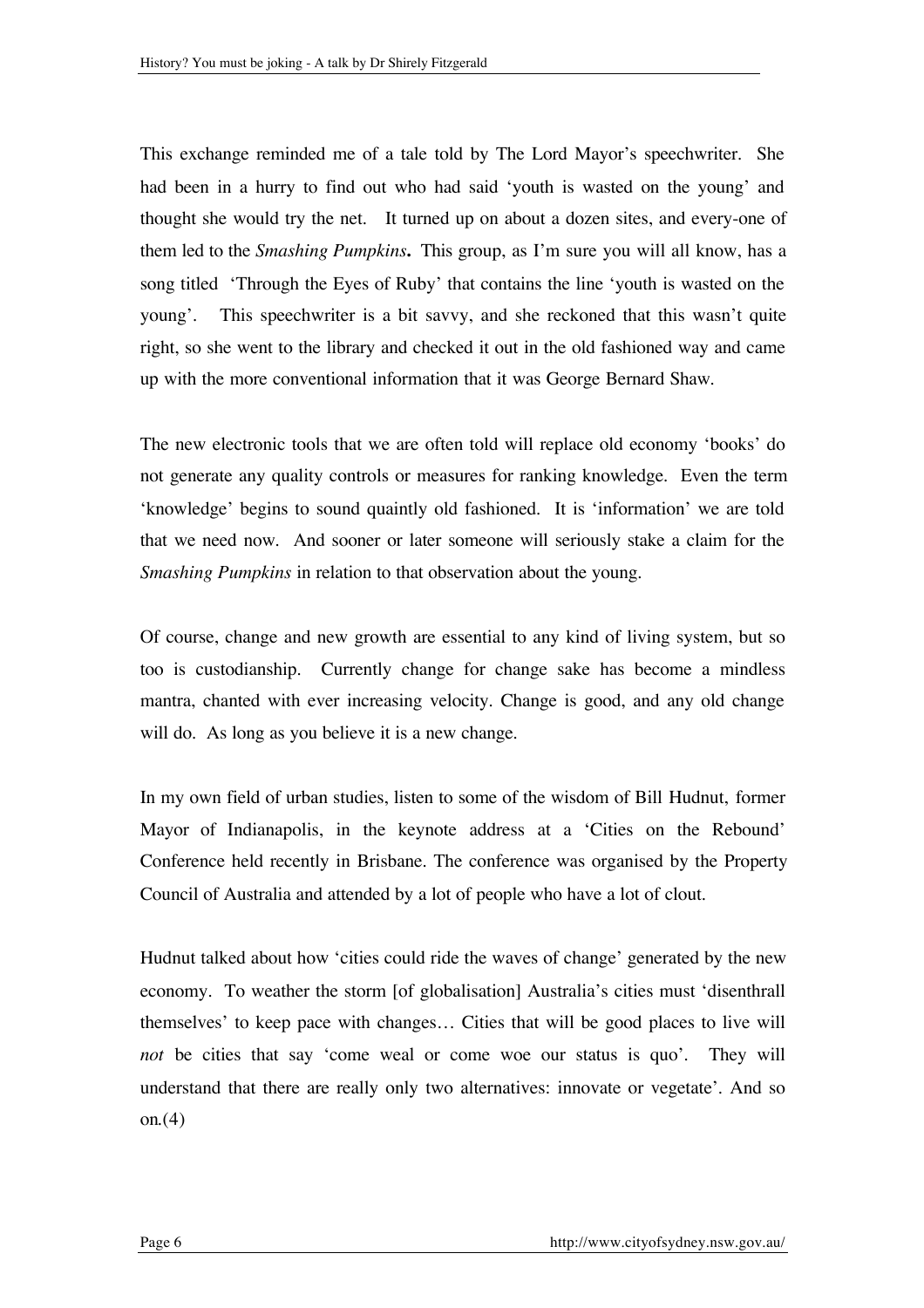Now there may not be much of substance in that to get your teeth into, but it must be listened to because it is the language that sets the discourse of the street and of the board room on a trajectory that cannot accommodate the idea of history or the value of history.

Right now, there are good sound reasons to explain all this rebuttal of the 'old'. They are to do with the reality that we are going through a period where capitalism has never been less contested, never been more free to do as it pleases. The so-called 'triumph of capitalism', we are told, allows us all to live an ideology-free lifestyle in a context of increasing wealth. There is very little organised political opposition to the speedy and, to many, terrifying acceleration of the economy into a global formation that challenges national autonomies. And in such a context, it might be better that people do not know too much about the past. Because such knowing could be a dangerous thing.

Just imagine if those convicts were sent to the end of the earth – to Sydney- at the end of the eighteenth century, had studied the parameters of the second agrarian revolution, or understood the reasons for the upheaval in the new industrial towns of England. If they had they would have known how to respond constructively, to analyse just why there were so many overflowing hulks on the Thames, why the courts were overworked and why the whole social experiment of setting up NSW was happening. And they would have acted differently. …..And today, if a person who comes to this place - Government House- knows the stories recorded by the early diarist David Collins, of how this very place was used for ceremonial dances by the local Eora, they would know how better to assess British imperialism….. A person who knows that 8 hours of work used to be the norm will be more likely to ask questions about current work hours, and what it is that is making so many of us time poor, while others can't find work. ……A person who knows that the proportion of people in jails is rising might want to know why.

The thing about history is that it provides *the only* measure of the value of the 'new.' Its not that things 'back then' were better, or worse. The past holds many things that are terrible, and many things have improved. It's just that if you don't know the history then you don't know which is which. And when history is so out of fashion,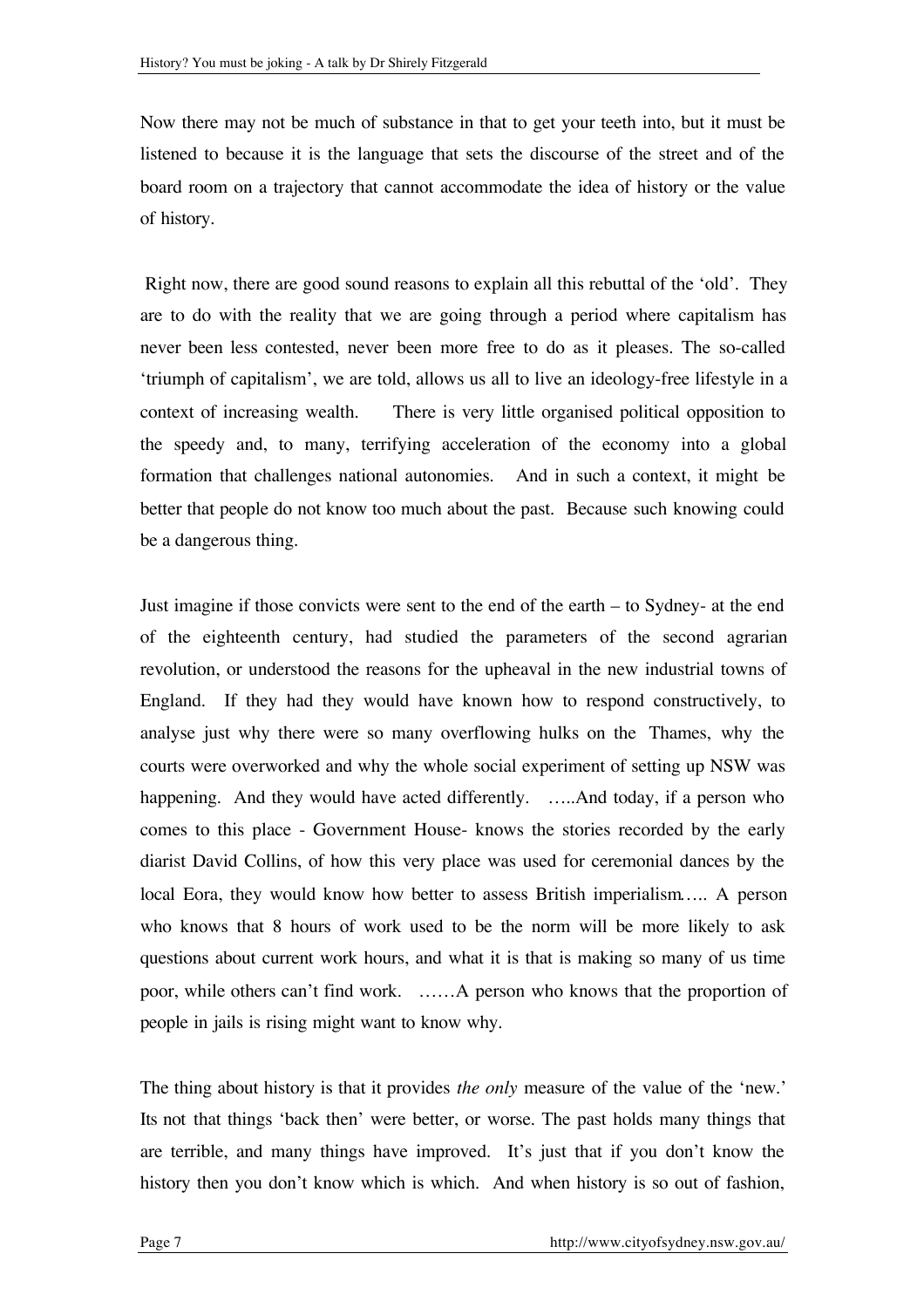when anything older than yesterday is passe, you might want to ask whose interests are being served by wanting things that way?

History is not about the past. It's about understanding causation. That nothing just happens, that everything is socially constructed and nothing is inevitable. Not even in the marketplace. That everything *can* change, and that things do change because men and women act. That you need not just be acted upon. You can act. That's why history is out of fashion in the new economy. Not because it's boring or irrelevant or useless. But because it's a potentially dangerous tool for developing a critical capacity to analyse and therefore to act.

…..The speed of development of the global economy and the instant access to it *by the few* has not been matched by any political sophistication to deal with it. Once there were economies that could be seen and located, and if there was a political will, altered through the medium of legislation. Today, now, governments everywhere are in retreat from the social contract that for much of the twentieth century linked economy to society.

And it's easy to see how the constraints of legislation and public scrutiny that are central to the democratic state can become increasingly irksome in the face of all this real shift in power towards a capital formation that is increasingly more influential and more elusive. The temptation to short cut democratic processes grows. We could all cite many instances where government has acted in ways that support capital and ignore the issues of democracy. It might not be judicious to raise specific local examples here, but the question of the demise of public space is a clear example that could be illustrated with reference to *any* city where development pressures are great. In the case of our city, Sydney, this also includes the waterways. Apologists for the contraction of the public domain redefine the term 'public space' to include privately owned and corporate space which is available to the public, but of course that is not the same thing. There may be caveats that ensure access, for now, but the long term is not secured and the definition of who is 'the public' is frequently narrowed. *[this place, Government House is a wonderful example of a move in the other direction.]* But in general, in the face of rapidly expanding power and money of the global few, it is tempting for governments become impatient with their own limitations, and resist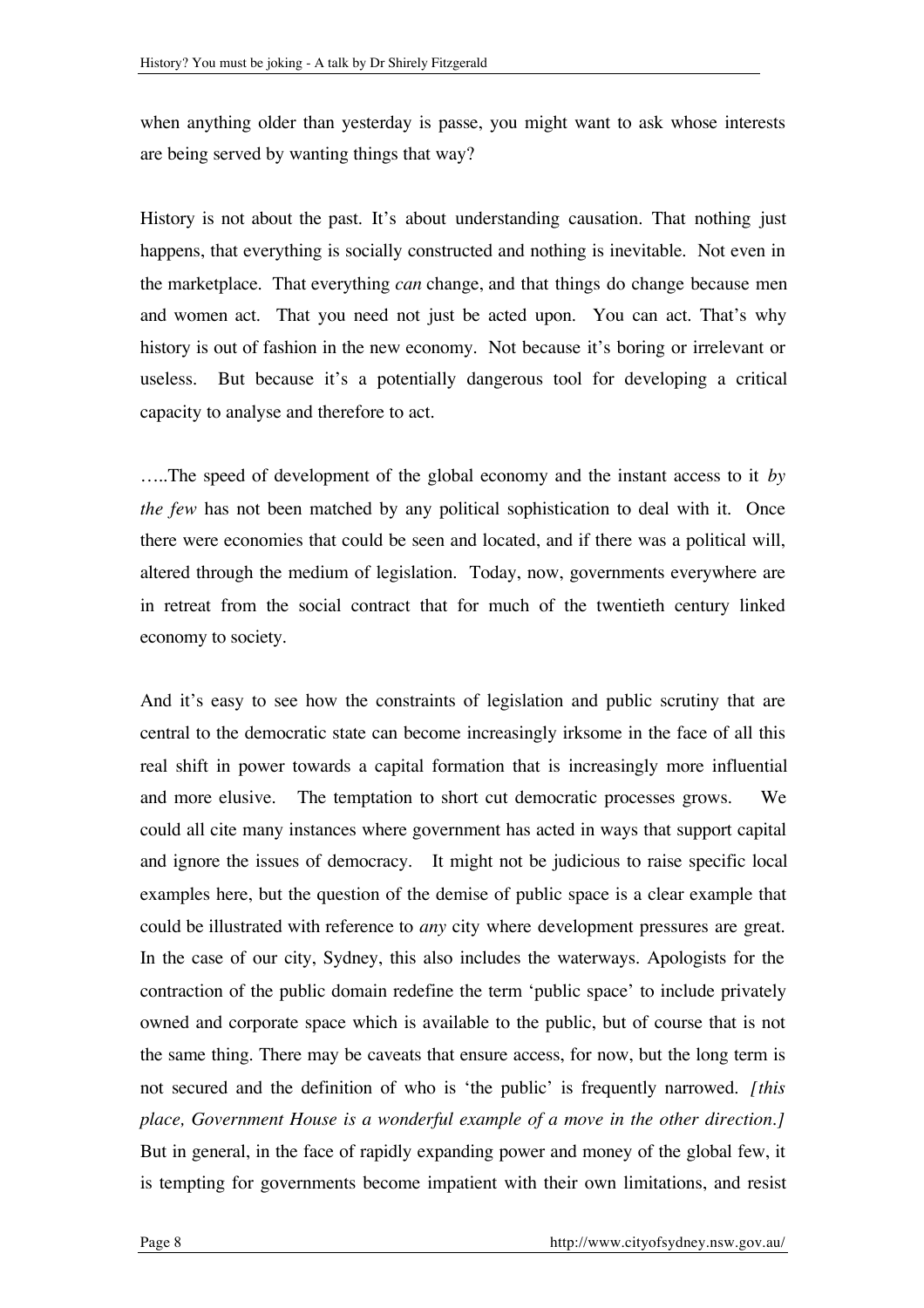appearing to be constrained by fussy little citizens who think that they should have a voice.

In the global economy, yes, economic growth happens, but disparities in wealth between nations increases, between rural and urban, between core and periphery. Bizarre discrepancies occur: the efficiencies of e-banking, for example, sit side by side with the reality that people in remote places can only cash cheques through a network of shopkeepers who place - dare I say it? - nineteenth century patterns of obligation on the recipients. Here in Sydney the average income of the inner eastern suburbs and the lower north shore has increased by 38% in the last five years, almost double the rate of the rest of Sydney at 20%. At December 1999, the national unemployment rate was officially about 7%. This concealed a rate of well over 10% for some rural regions, and a rate of below 4% for these same inner Sydney suburbs. (5) They are starting to be referred to in the literature as the 'global suburbs'. Make no mistake, the global economy needs only *some* of us.

There used to be a tradition in Australia of believing we were an egalitarian nation. The experience of our Indigenous people, or the way many of our non- Anglo citizens have experienced life takes the shine off this idea somewhat, but what is disturbing is that in the last few years it has become unfashionable to even refer to the idea. Economic inequality has widened. Democratic practices have narrowed. Equalities we thought we had secured have unravelled.

Tonight we have honoured Bede Nairne. But how do we hold onto the idea, to use the title of one of his books, of 'civilising capitalism' in a world where 'economy' exists increasingly without 'society.'

In so far as the rationale for all this is economic growth and more growth, many people believe that it challenges the very ongoing health and survival of the planet. But if you say so,… if you wonder whether as a society we just might be moving in the direction of fracturing along the fault lines of growing disparity in wealth… if you even wonder about that, or if you wonder about the potential for ecological collapse … you are politely scoffed at. '*So* seventies'.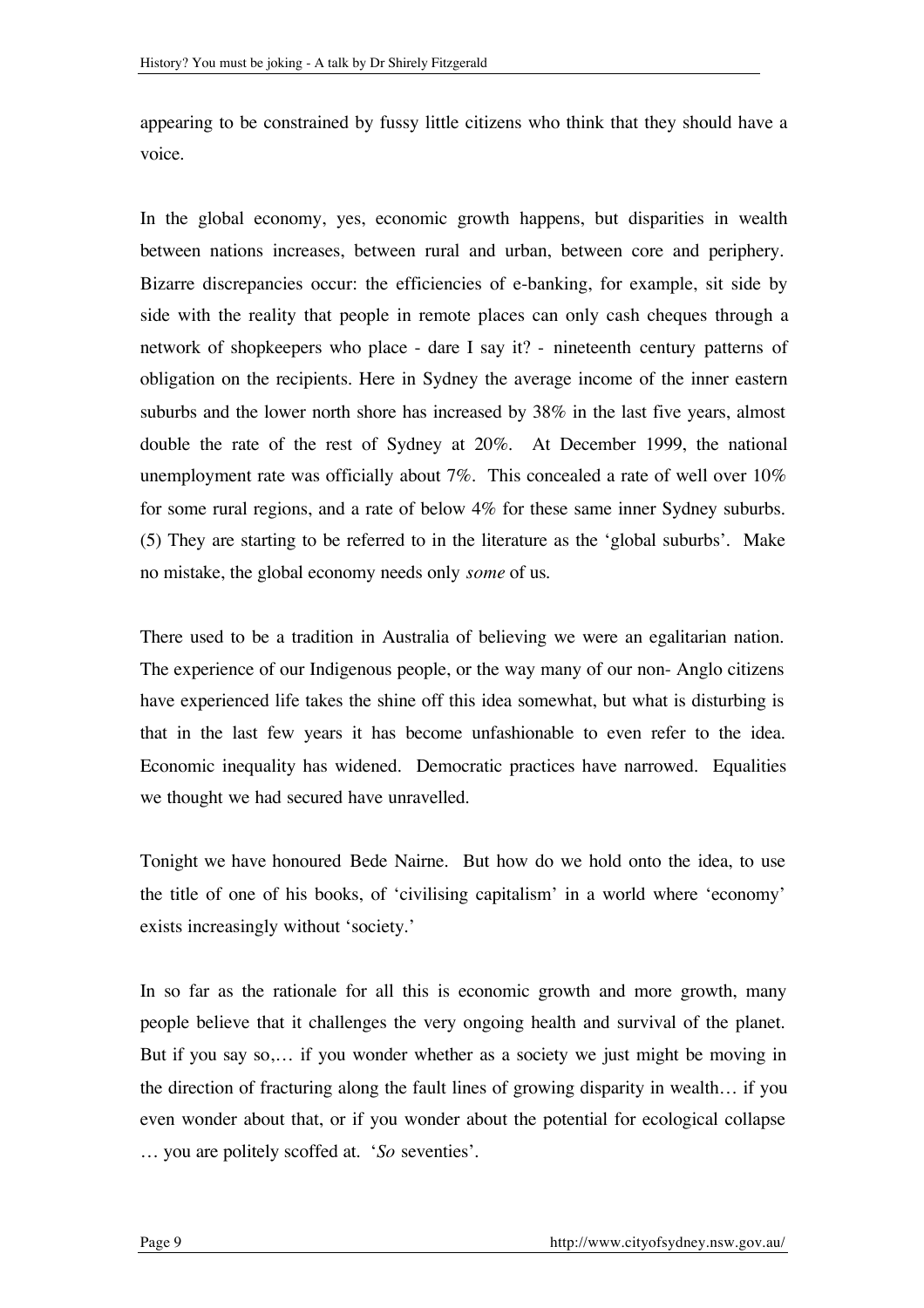To observe that an idea is 'so seventies' (or depending on your politics, 'so fifties') is enough to silence its expression, and there is no need to explain why. That is the past. Any stray thought you may have about some of the current norms of behaviour – ie that which purports to be new  $-$  as being akin to what you thought were nineteenth century practices long eradicated, is heresy. Remember -and I repeat it - the struggle to win the eight hour day? Remember the time when the lowliest in the wage chain were protected from downward wages because it was understood that what is now called 'pattern bargaining' protected the weak? Or, on the other hand, remember the Rev. Thomas Malthus, who argued back in the 1790s that the poor could not be helped through state intervention because the poor *were* the problem. It wasn't the harsh realities of the then 'new' industrialising world. No. It was the poor themselves. They lacked, to use Malthus' words, 'moral restraint'. They deserved to be blamed for it.(6) Does that ring any bells? Does a certain Federal Minister read Malthus at night? Dangerous stuff, history.

Now you would expect someone giving such a lecture as this to assert the value of history. That's supposed to be the purpose of this lecture. But I'm also here to tell you that out in the world of the public historian where I work, there is a common assumption is that historians, along with bunyips, don't exist.

' So you're really a librarian,' they say, or often, with real puzzlement, 'well what *do* you do?' The official statisticians who tabulate the nations profile think the same. We might write down 'historian' on the census form, but in the published record, the Bureau of Statistics records this in the category 'other social professionals'. In many other countries you can find out how many people think they are historians, but not here.

Neither is the role of historian much understood by many professional colleagues in related fields. The heritage industry is often cited as a place where historians can be found, but this is only true in part. Documents such as conservation plans of management are theoretically underpinned by a contextual history that informs the central statement of significance. But in practice the so -called 'contextual history' is often the least valued part of the work, often done in a hurry, on a shoestring by the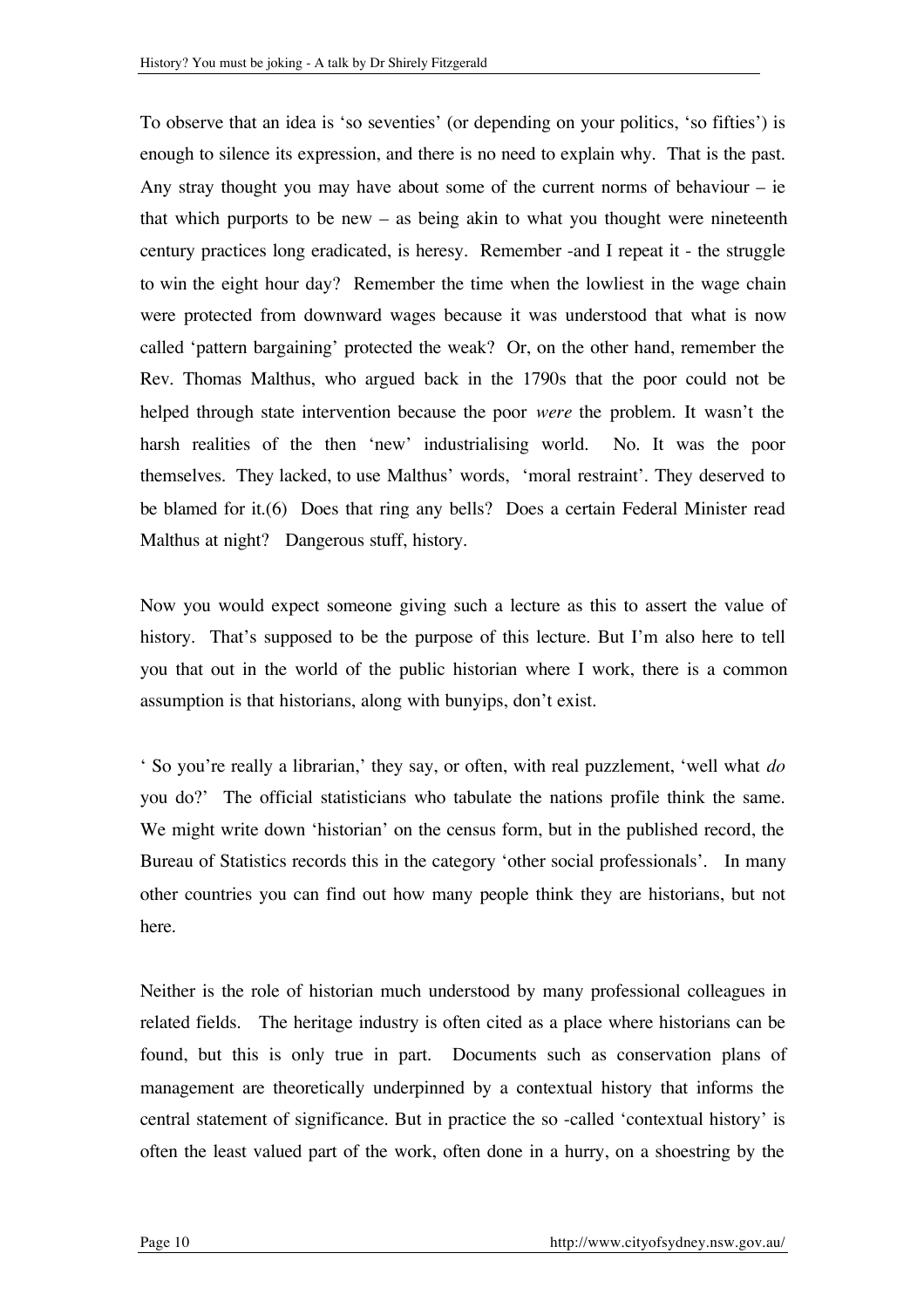least experienced member of the consulting team undertaking the work. Usually an architectual firm. Often there is just no historian in sight.

Still, historians love all architects who have some heritage sensitivities in comparison with the other kind. Like the respected practitioner who told me recently:

' But there are no heritage buildings in Australia worth saving. We should put our heritage dollar to the service of the world and save really good buildings - like the Taj Mahal - and just let the architects here in Australia get on with the business of creating some good new buildings. To the historian, the notion of 'not having any heritage buildings' does not even begin to make sense, and I won't dwell on it, except to say that heritage is about understanding where we have come from, about social and cultural meanings and roots, and not merely about celebrating 'good architecture'. There is probably little of architectural value, for instance, in the single story red brick box with a pitched roof lined with jade green glazed tiles that is the Yiu Ming Temple in Retreat Street, Alexandria, recently added to the heritage register. But it surely tells us much about our local Chinese origins.

Preserving our built heritage *is* about keeping the best, but it is also about keeping traces of the ordinary and deep roots of our past.

This failure to see any role for history is related to the second commonly held view 'out there' which is not so much that history does nor exist, but rather that anyone can do it.

I recently had dealings with someone who had to create some words for a plaque for one of the new tower-blocks in the city. He kept coming back to the City Council with a form of words that indicated little real understanding of the site. I suggested that perhaps the developers really should get an historian on board to do a bit of research. They didn't, and the heritage planner who was overseeing the work said to me in exasperation ' what is it with these people? The whole project costs millions, yet they won't spend a few dollars on getting the historical plaque right.' My response was to suggest that it had nothing to do with the money, which would indeed have been an insignificant amount. The problem was that there was really no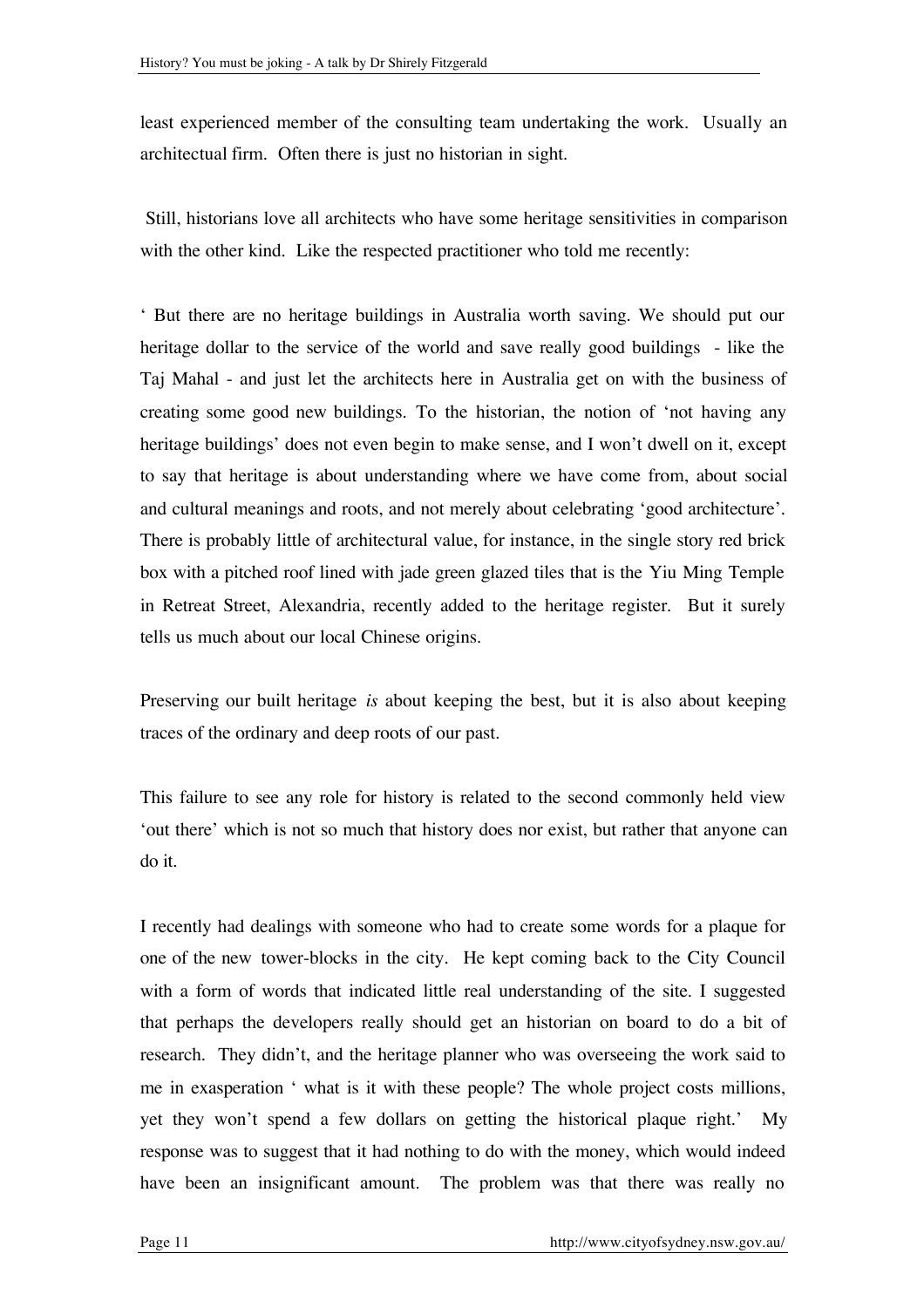understanding that their plaque was *not* OK, or that there actually was any skill involved in understanding the history of the site.

The assumption that history is known – that it is acquired through some process of social osmosis - applies particularly at the local level. We live here. We know it. You don't. And often those with the narrowest of imaginations who have led the smallest of lives are the most vociferous in declaring their belief that they know all about it.

Then there is a subset of this, the assumption is that there is nothing *to* know, that our history - compared to the history of 'really interesting countries' - is shallow, somehow flat and boring.

\*\*In contrast, historians themselves have not been bored in the last decades. Within the academy, the changing ways in which the historian has practiced over the last thirty years have been enormous. New kinds of history making have emerged to challenge traditional forms. The post-colonial reassessment of Western imperialism, the role of women's history in exposing how limited the voice of the imagined past had been, the contribution of an ecological understanding to the way we think our history...the list goes on. By the eighties historians had discovered literary and cultural theory and explored textual discursive ways of dealing with the past. All this was a long way from the older narrative and quantitative ways of understanding the world.

And of course there has been great debate about all this. Amongst academic historians, that is. Currently I'm hoping that there is a bit of a thaw in relations and a more generous approach to considering the possibility that some of the older skills of the political and economic historians have worth, just as some of the newer interests of the semioticians and the cultural theorists have deepened our understanding of things.

But all the professional angst over what are very fundamental questions concerning the nature of truth and knowledge are totally irrelevant out in the world I inhabit. What passes for history out there is something else. And the thing that drives it is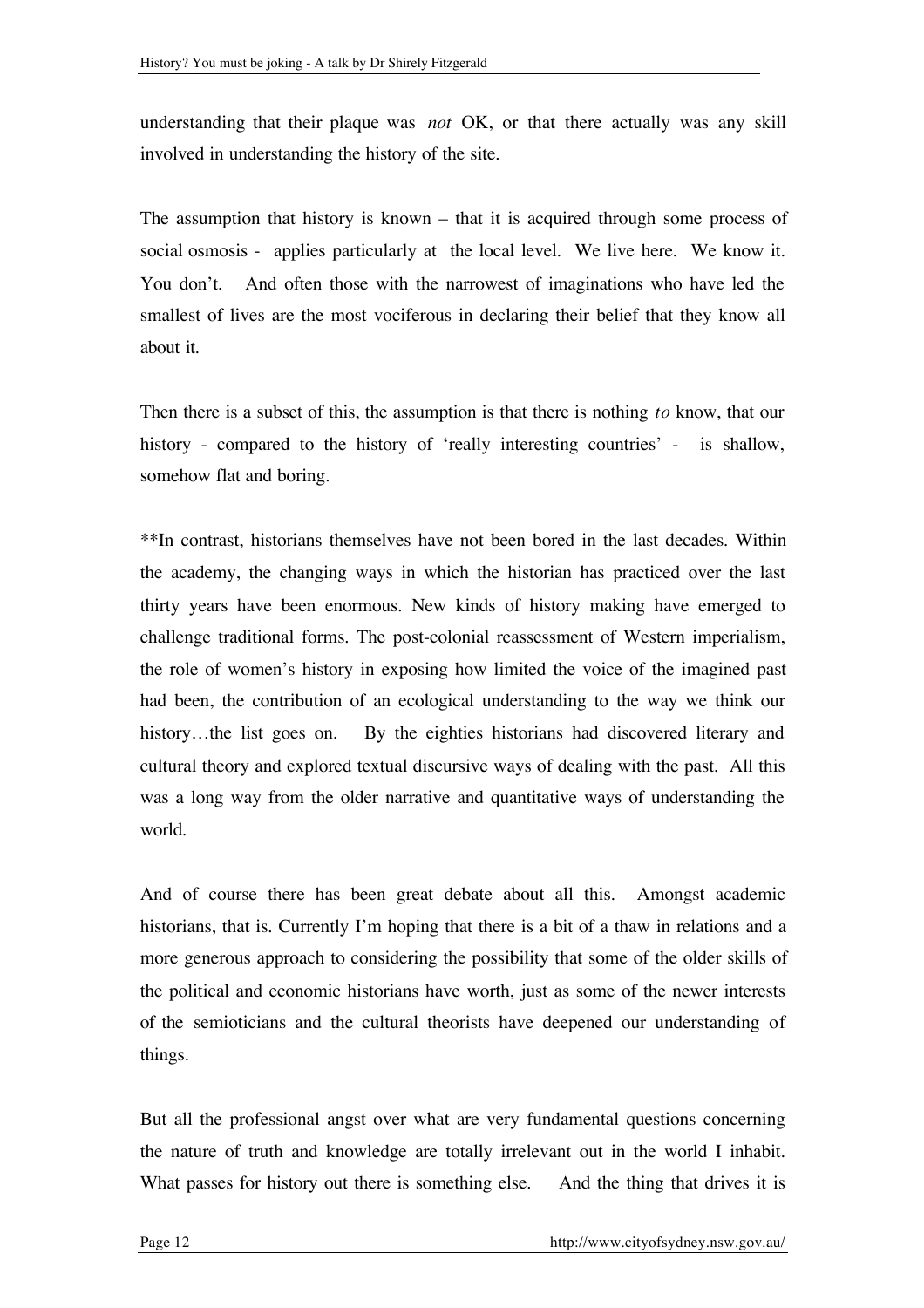the question of audience. Often the hardest lesson for the public historian to learn is how wide is the shift from the interior dialogue of the academy to the focus of the audience of the general public. Always the eye must be on the audience, because no mater how finely honed the argument, no matter how impressive the scholarship, if it is not heard, or cannot be heard because the language is foreign, then the whole point of knowing is lost.

And if I were to be permitted to make one gentle incursion into the debates about how we teach history in the academy, it would be simply to ask that the question is sometimes asked 'how will this be received and understood by a general audience?' I know that this is not the primary function of the academy, but I do fear that too often academics scan their classrooms in search of the next crop of academics to be admitted into the inner sanctum, and do not take seriously enough their role as teachers of people whose main arena for using their historical knowledge will not be the academy, but somewhere else quite different.

Places where despite all the hype of the 'now' there remains a nagging hunger for 'a bit of history.' Running against the grain of the new, the whiz bang glitz, there is an undercurrent of urging: ' …Tell us the stories. Tell us who we are'.

…………

Some of the stories that I am involved in telling relate to the Pyrmont peninsular – adjacent to and just west of Central Sydney. I want to talk briefly about this place as a micro society that captures more directly than most places the pain and the consequences of the shift from old to new economy. The Pyrmont peninsula, which contains the precincts of Pyrmont and Ultimo, was at the urban heart of old industrial Australia. From the 1960s the great wool-stores, powerful urban symbols of the industry that for more than a century most defined out national economy, began to empty out, and from then until the present, the peninsular has been reinvented. The older industrial infrastructure was dismantled as the Sydney economy loosened its ties to the commodity cycle and forged new links with financial markets, tourism and information industries.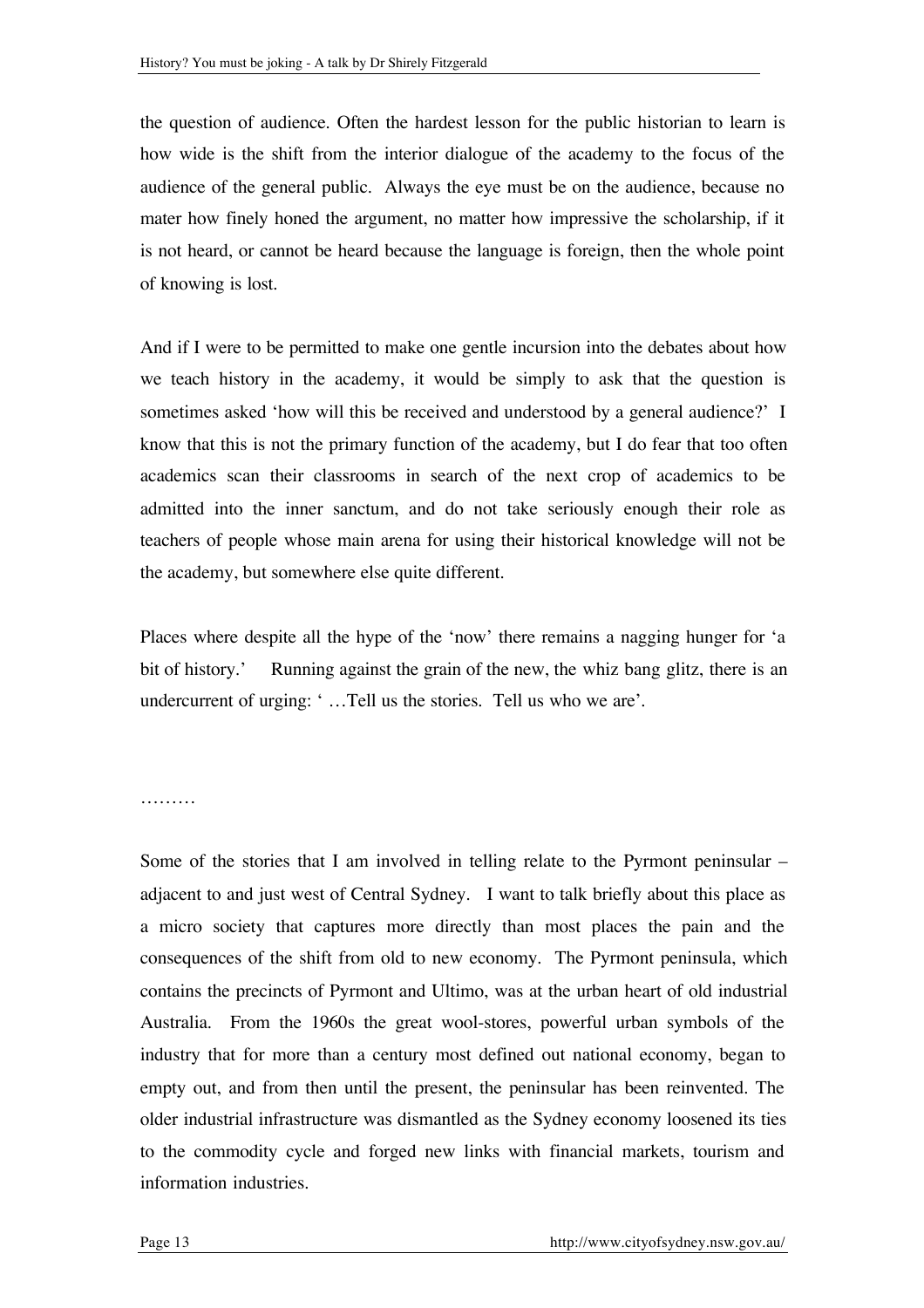The Ultimo powerhouse that had fuelled the urban tramways system fell idle, waiting its metamorphosis into a technology museum. The Pyrmont powerhouse went into stand-by mode. The locals rejoiced at that, as the offerings of the smoke stack had long been a source of anger on washing days, but when the building eventually came down to make way for a casino, they were not so sure about *that.* Workshops and factories closed. The Darling Harbour goods yards were decommissioned and stripped out to make way for convention centres and conspicuous consumption of restaurants and shops. Eventually the sugar ships that had emptied their loads onto the wharves at the end of the peninsula since 1879 came less frequently.

The CSR was one of the last of the old industries to leave, and as with other sites, it turned its substantial property holdings over to a residential development which is currently being completed. It has been named Jackson's Landing. If you think that this sounds a bit phoney, or a bit American, remember that this is unimportant when weighed against the greater need to obliterate any sense of the old and to downgrade the use of the name of 'Pyrmont'.

With the collapse of the industrial infrastructure of the peninsular came the collapse of its population, and most of the new people moving in have no community or old social connections to the place. They are moving into medium to high density housing in a place with precious little provision of open public space, into a remake of a suburb that is currently being touted as anything from the best in Sydney to the new slums of tomorrow. The remaking of the peninsula has been a brutal and visible example of the transition to the new economy.

I can't remember how Hilary Golder and myself thought that things would unfold when we were commissioned to write a history of the area.(7) But we quickly found that there was an urgency about it and a desperation amongst these people that their story be told. It was certainly the closest we had ever come to history as therapy. Many of the residents made little distinction between the past and the present. It never occurred to some of them that we, the historians, would not attend the endless community meetings and briefings on the non stop changes to the area, that we would not help them with their submissions to various authorities about aspects of planning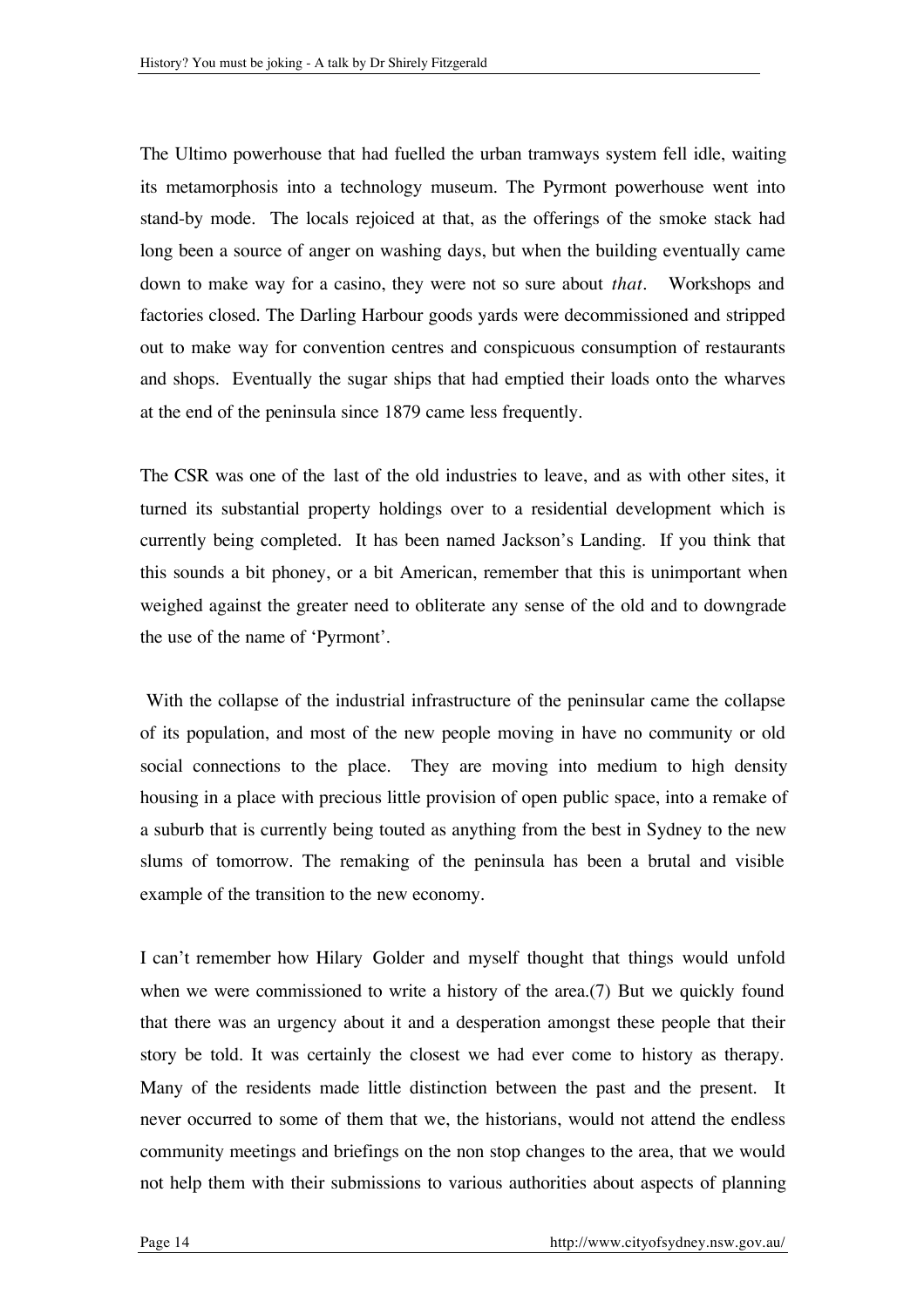detail and so on. It was not unknown to be called urgently to a meeting in this or that house on a Sunday afternoon to discuss the latest very urgent development or mourn the loss of the next place to feel the weight of the jack-hammers. And eventually we wrote a very cross little history which was subject to some criticism that it was too emotional, that we were too engaged.

And I think we learned something from that fairly torrid experience about the importance of telling the story, that people without history flounder more than those who have some anchors and that the oft heard claim that people are not interested in history is no more than a comment that derives from a people who do not know who they are or why they might count. Until they hear the story told they are inclined to assume that history is always about someone else and never about them. When they realise it is about them, then they are of course empowered to act, and that, as I've already argued, is why history is never 'core business'.

Part of the telling that troubled us was the part that focused on the war memorial. Pyrmont is not a place of monuments or public art works, - or at least it wasn't until recently - but like practically all suburbs it has its war memorial.

Now no- one who is even vaguely familiar with the overseas visiting habits of the present Prime Minister, or with the recent growth in popularity of symbolic events around issues of war remembrances, could have missed noticing the growth in the public mind of the importance of the symbolism of WW1 in discussions of national identity and nation making.

All this performs a useful role for citizenship in creating a story of nationbuilding that is uncontextualised. It's surrounded by a rhetoric of sacrifice, but devoid of any historical explanation of that war. Such explanation might result in more people thinking that the 60,000 Australian deaths were as unnecessary as they were sad. That this might just have been a better place if they had been allowed to live.

But in the standard little local history it is not uncommon to simply list the heroes and pay homage to the dead, perhaps to dwell briefly on the horrors of the trenches and the valour of the Anzacs, and then to move on. We could have written something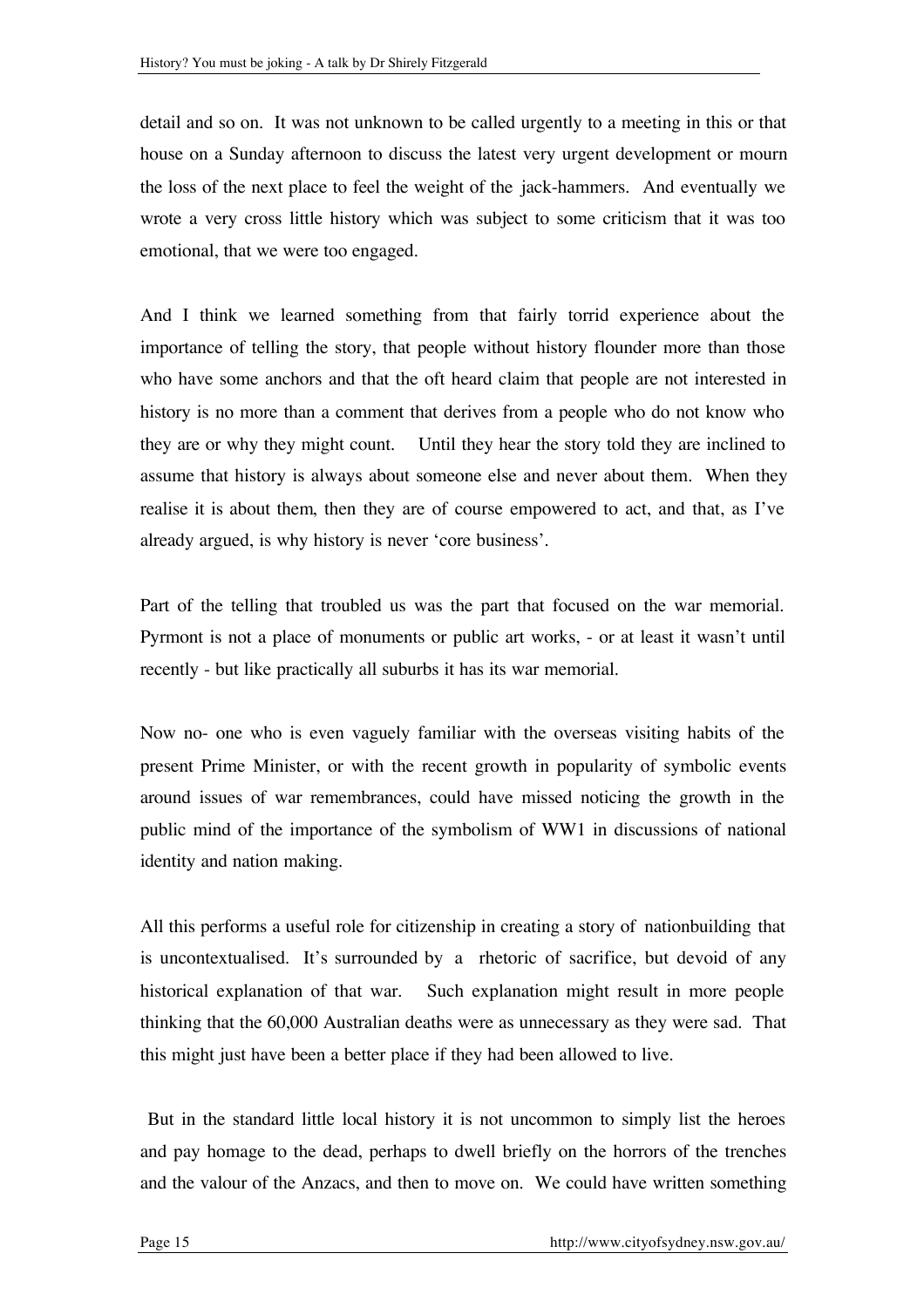like that, it would have saved us a lot of trouble, and no-one would have protested, or even noticed, but we knew this was not good enough for Pyrmont. There were just too many other issues and too much ambivalence in the things that had shaped the lives of the people who lived there in the war years and the years that immediately followed.

The post-war period was one that was touted as a 'new social order' one where the old so -called 'slum housing' of the inner city area was passe, and so were the people who lived there. Homes fit for heroes were very definitely located in the in the suburbs, or even further afield.

The inner city was not only very definitely the wrong place to live in the 1920s, but many of the people who lived there had taken the 'wrong line' on many of the political issues that had strained the fabric of the nation during the war period. After all, this was the ward of the city that voted Bill Lambert onto the City Council from 1918 until 1924. Lambert was Secretary of the AWU, State President of the Labor Party 1917-1921. In 1921 he was Lord Mayor and from 1921 until 1925 was MLA for West Sydney, the state electorate that took in Pyrmont and Ultimo. Specifically, Lambert was a pacifist and an anti –imperialist. The Town Hall had been conspicuous amongst city buildings for failing to be illuminated for the welcome home parades at the end of the war, and as Lord Mayor in 1921, Lambert had refused to fly the union jack on the Town Hall on Anzac Day. (8) And at the unveiling of the war memorial in Pyrmont, the school children sang Advance Australia Fair as well as God Save the Queen. There are no prizes for guessing which schools sang which song.

But we were supposed to be writing a little local history, and just how these broader political issues had worked themselves out in Pyrmont was perhaps too ambitious for what was required. But there didn't seem to be any way that we could ignore the industrial issues that had be-devilled the war years, because there just was nowhere more industrial than industrial Pyrmont. Rising prices, rising unemployment and fears that this unemployment was being deliberately created to force enlistments all contributed to strained relations which culminated in the Great Strike of 1917. Sydney's workplaces were in turmoil for ten weeks. Eventually the strike spread to other states, but it was most concentrated in Sydney. The 1917 strike is an important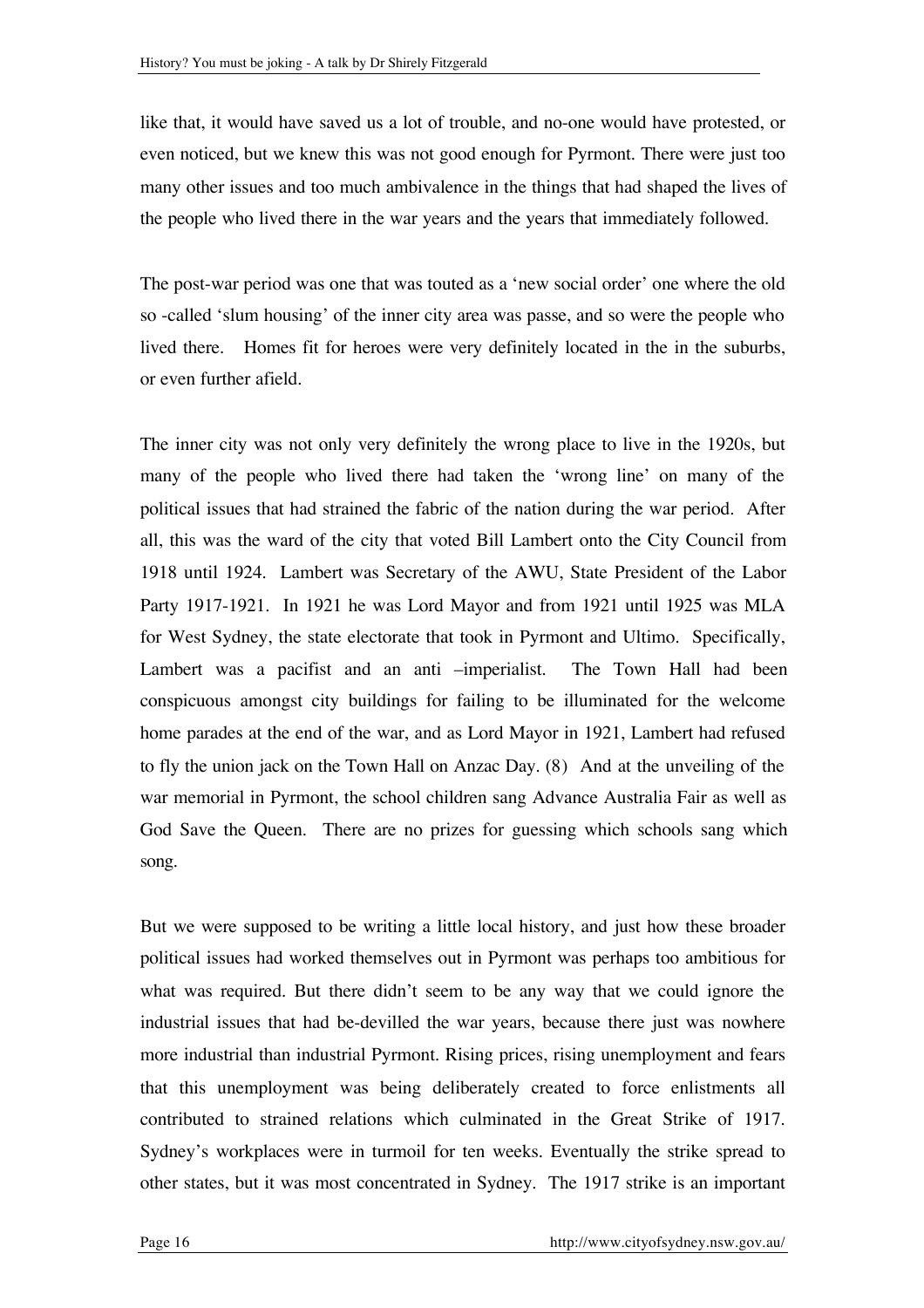story in Australia's history, but it was played out with more intensity in a place like Pyrmont than almost anywhere else.

On the 5<sup>th</sup> of August workers at the Darling Harbour goods yards started to go out. The seamen followed and then the wharf labourers, so that by the 15<sup>th</sup> the wharves were idle. The introduction of volunteer labour to unload the sugar ships led to the CSR carters going out, and the endless clip clopping of their Clydesdales along Harris Street died away. This strike is written large in the memories and the records of the place. 'Dad was out in the 1917 strike' an old resident told me. 'Everyone was'…. And just about everyone *was*, including all the block boys who worked for the City Council - the sparrow starvers they were called, because their job was to sweep up the horse shit from the streets, methodically, block by block. The trigger for this show of solidarity by the city's kids with their fathers is unclear, but the Town Clerk reacted swiftly to their striking by sacking the lot of them. And this would have deprived many inner city households of the only small amount a steady money coming in.

The short -term results of the strike were deregistration, victimisation and sackings. It took years for some men to find work again. Up into the early 1920s railway workers were denied re-employment for trivial reasons that included 'picketed', 'made militant remarks' and 'addressed public meetings'. The staff cards of the CSR, which still exist, have notations against the names as late as the 1930s, like 'off in 1917 strike, or 'served in AIF'.

Meanwhile Hilary had spent some time extracting newspaper reports from the Coronor's Court, and came back with a sobering pile of papers about industrial accidents across the peninsula, as well as the story of the shooting of Merv Flannagan. Flanagan was on strike from the CSR, and had got himself into an altercation on Pyrmont Bridge Road with some blacklegs who had just delivered a cart -load of jam to Birt's wharf. The jam was 'for the troops at the front' claimed the SMH under a headline that screached *'Mob Assaults Loyalists'*. There was no 'mob,' and both sides were fairly evenly balanced, except that one of the loyalists, Reg Wearne, had a revolver. Wearne also had a brother who was a member of parliament, which helped. He fired his revolver twice, wounding one man in the leg, and hitting Flanagan in the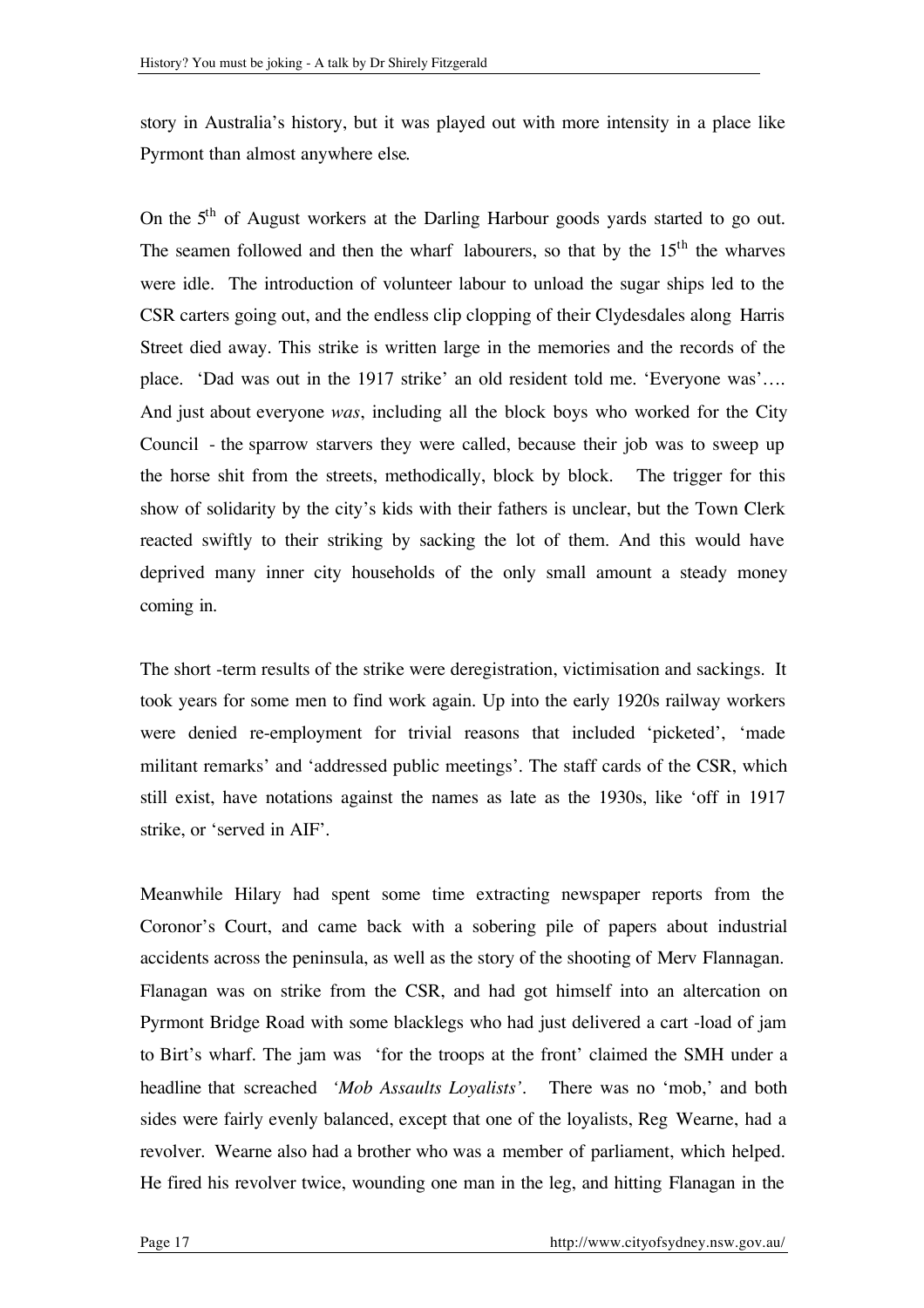chest. Flanagan died on the way to hospital. At the coroner's inquest, Wearne was found to have acted in self -defence and the case was dismissed in the Newtown Court. At the end of 1917 a trade union film was made called "The Great Strike'. But screening was banned under the War Precautions Act, and when the ban was lifted it was with two conditions. That the title be altered to 'The Recent Industrial Happenings in New South Wales' and that the killing of Flanagan be deleted from the footage.

So… how to write about the war years in Pyrmont? We sifted through the possible story lines for a long time and in the end the story went something like this:

On April 8, 1922 a simple war memorial was unveiled by the governor in Pyrmont Square. An angel holds a shield inscribed with the words 'their name liveth forever', and on the plinth below are the names of the 750 local men and lads who had enlisted. 150 of them died. In statistical terms, Pyrmont had nothing to fear. I've done the sums and it matches the national average. Pyrmont had done its part. On that day in 1922 the speeches were about patriotism and bravery, but for all that, these men were not the only ones in Pyrmont who did it tough. Those who stayed behind did not qualify for the white feather, and not all of those who attended the ceremony on crutches or with other signs of injury would have been war victims. But their sacrifice was not so readily acknowledged.

We went on to wonder whether anyone at the memorial would have allowed themselves to reflect on the lives of some of these other neighbours.

Men like Andrew Maddison, who had died in 1914 when a load of timber had fallen on him at Goodlett and Smiths timber yard. And William Knuck, crushed between two railway trucks. Sam Willcocks was killed at the Vacuum Oil Works, and Arthur Hemmings had died when he fell from a platform at the Farmers and Dairyman's Milk Company. Jim Huggins died after a fall at Wood Coffil's livery department in Harris Street, and then there was that man with the odd name, Fondre, who had crashed to his death from the scaffolding attached to the smoke stack at the CSR. And that was just in the factories and workshops. It was hard to recall the names of those who were injured or killed working the wharves. Often the men came from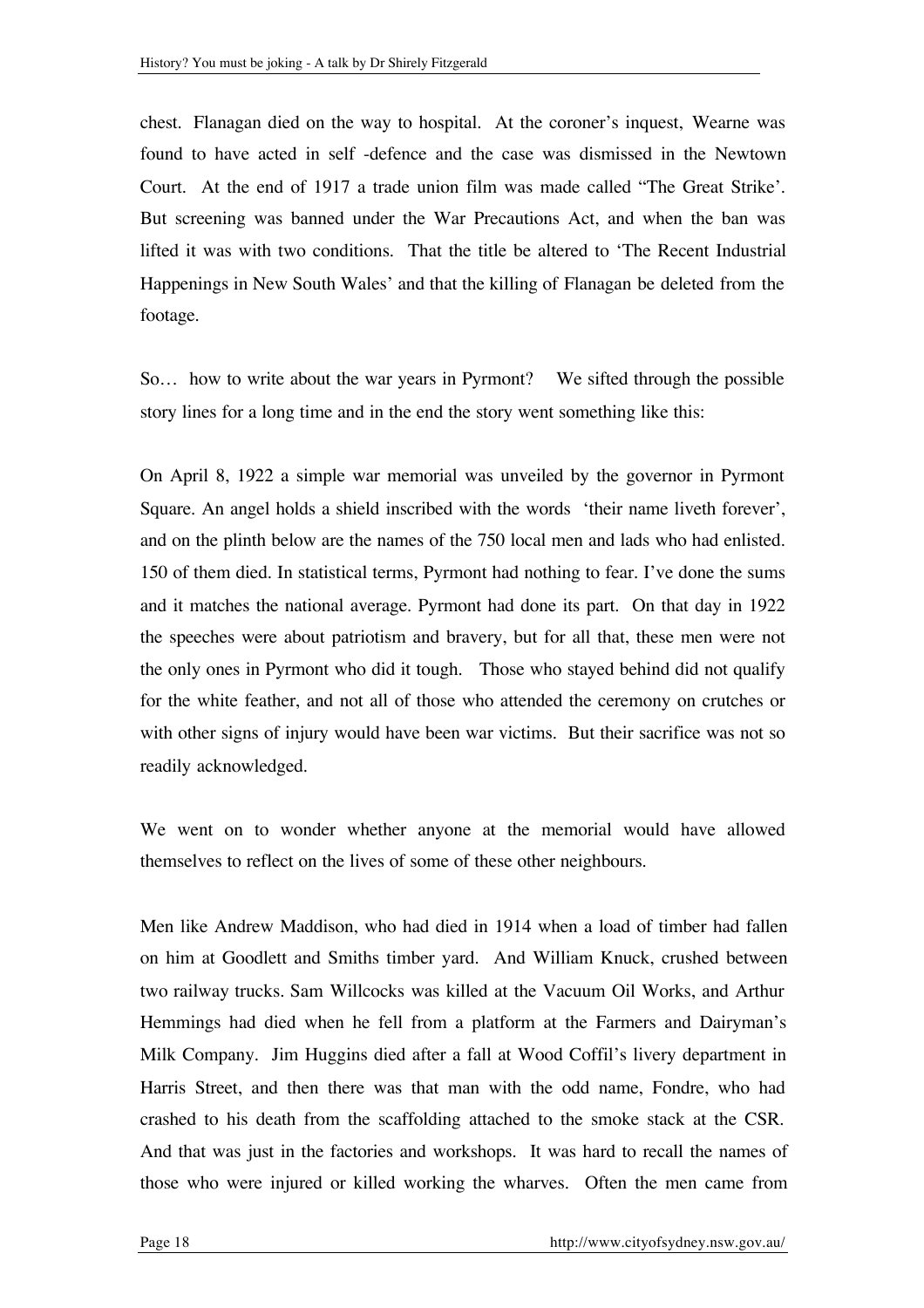elsewhere, and the impact on the local community was not so intense. But someone might have remembered Dave Harrington, who was crushed under a fall of gypsum on the *Junee* when it tied up at Pyrmont in 1915. It was round about then that Charlie Bland was killed when he fell from a ladder at the Tech College. Bill Russell, who worked as a plumber for the City Council had fallen and died in Bunn Street, and Harry Clement at one of the woolstores in Wattle Street.

1916 seemed to be a year for deaths at the Darling Harbour goods yards. Robert Gibbs was run over, and so was Percy Wheway. Lionel Baily got crushed between a truck and the bogey of a refrigerating car. As the death tolls mounted at the front, news of more mundane killings at home were often pushed out of the newspapers, but the toll went on.

…..Run over by a hopper on Darling Island…died in an electric explosion at the Mount Street substation…smothered by a fall of a wheat stack…killed by a fall into the hold of the *Gallava*, at No. 9 Wharf…crushed to death by the plate of a crane conveyor at the CSR.

The list goes on and on. There were frequent domestic accidents involving women and mayhem on the streets of the peninsular in the period of technological changeover where horse carts and timber jinkers jostled with trucks and trams. Lots of children got killed on those streets. That was one of the startling things to us about the oral reminiscences of people who only go back as far as living memory. The number of deaths of children.

But it is hard to make the roll of honour of all these people, because apart from family memories their names live only in official records and sketchy press reports.

None of this was intended to denigrate the sacrifice made for the war. But while it is true that there will never be enough money to do all the historical research that historians would want to see done, it is also true that there will be relatively more money for things that governments want to fund, and that includes war history. The current upsurge of interest in war memories, the exponential growth in ritual pilgrimages to Gallipoli and the Western Front is a topic beyond the reach of this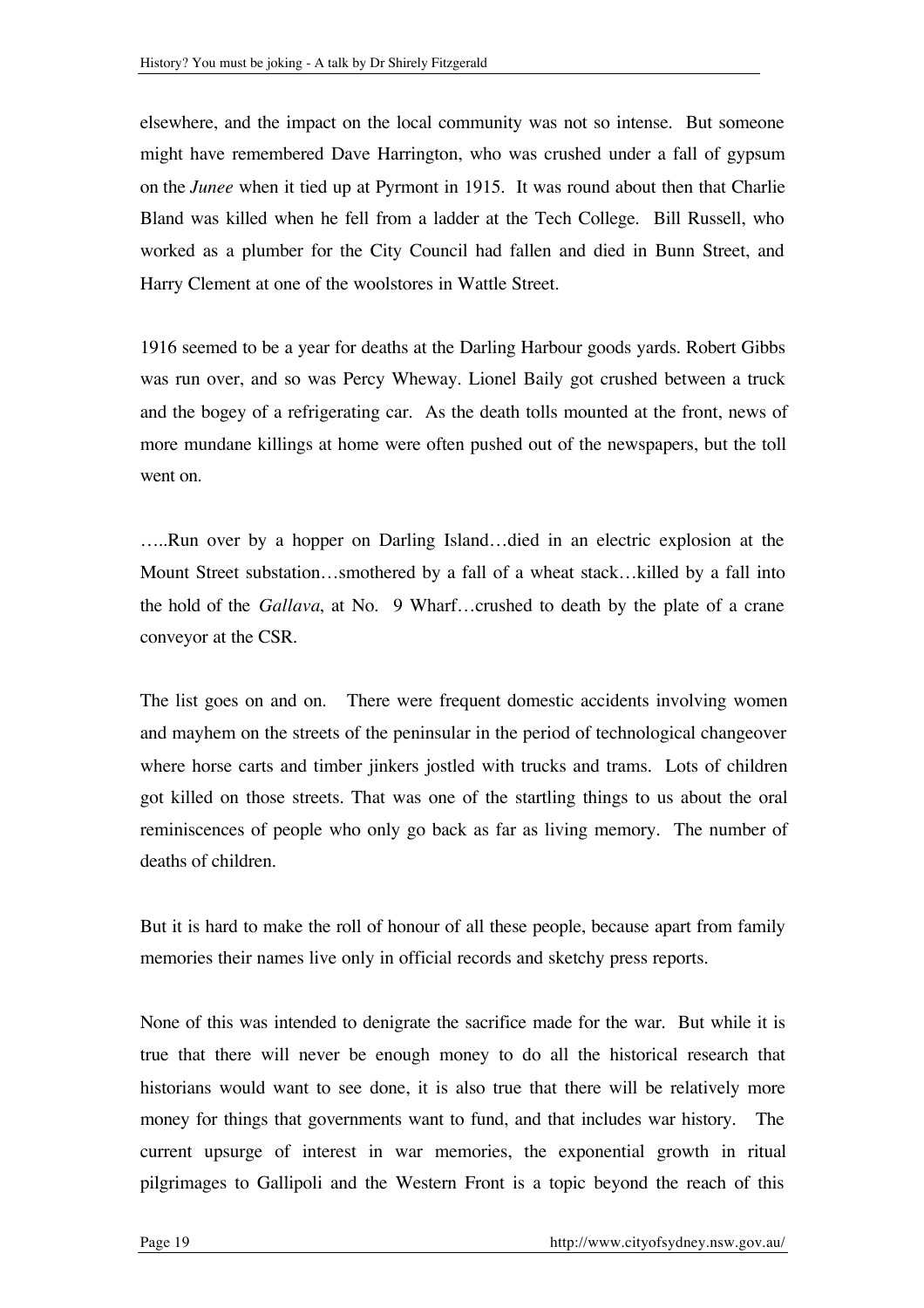lecture. Partly of course it is because it *is* important. But at least some of the answer lies in the reality that this particular war story has been told and told until it is familiar.

There are a thousand other stories that have not been told. Without them we mistakenly imagine the past is boring, or flat or disappeared into the mists of time. Ken Inglis, historian of the war memorial, observed at the Sydney Writers Festival a few weeks ago that the memory of war fills a vacuum in the souls of our young people. A nation, or a community that rears a people with empty souls is indeed a poor nation. And a powerless one, where the current issues and problems can only be tackled from a position of ignorance. The emptiness must be filled with many stories, and not just the ones it suits the powerful to tell.

## ---------------------

One of the joys of writing local history at the coal face is that people stop you in the street or ring in to tell you they liked it. Or that they didn't….That you got this bit wrong and so on.

Just after the little Pyrmont book was published one of the residents whom we knew only slightly came up and thanked us - not for the book, mind you – just for pages 94 to 99 specifically. The pages that I've just been talking about.

'I cried when I read it', she said. But mostly she said ' I didn't know' over and over. 'I just didn't know'. What didn't she know? What did she think she had learned?

Was it the recognition of a common suffering? Did she connect to that? Was it acceptance of the paucity of the current tale that honours the soldier but ignores the rest? Or that people fight all sorts of wars? Was it the idea that these people, people like those who exist within her own world, counted? That ordinary people contribute? Or that according to the employers they didn't count for much at all? That they were relevant to the way Sydney developed? That history is not just something wafting off into 'the mists of time', good for a bit of light entertainment but nothing else? I don't know what it was she thought she didn't know. But I do know that for many people discovering some connections with their own history can be empowering.